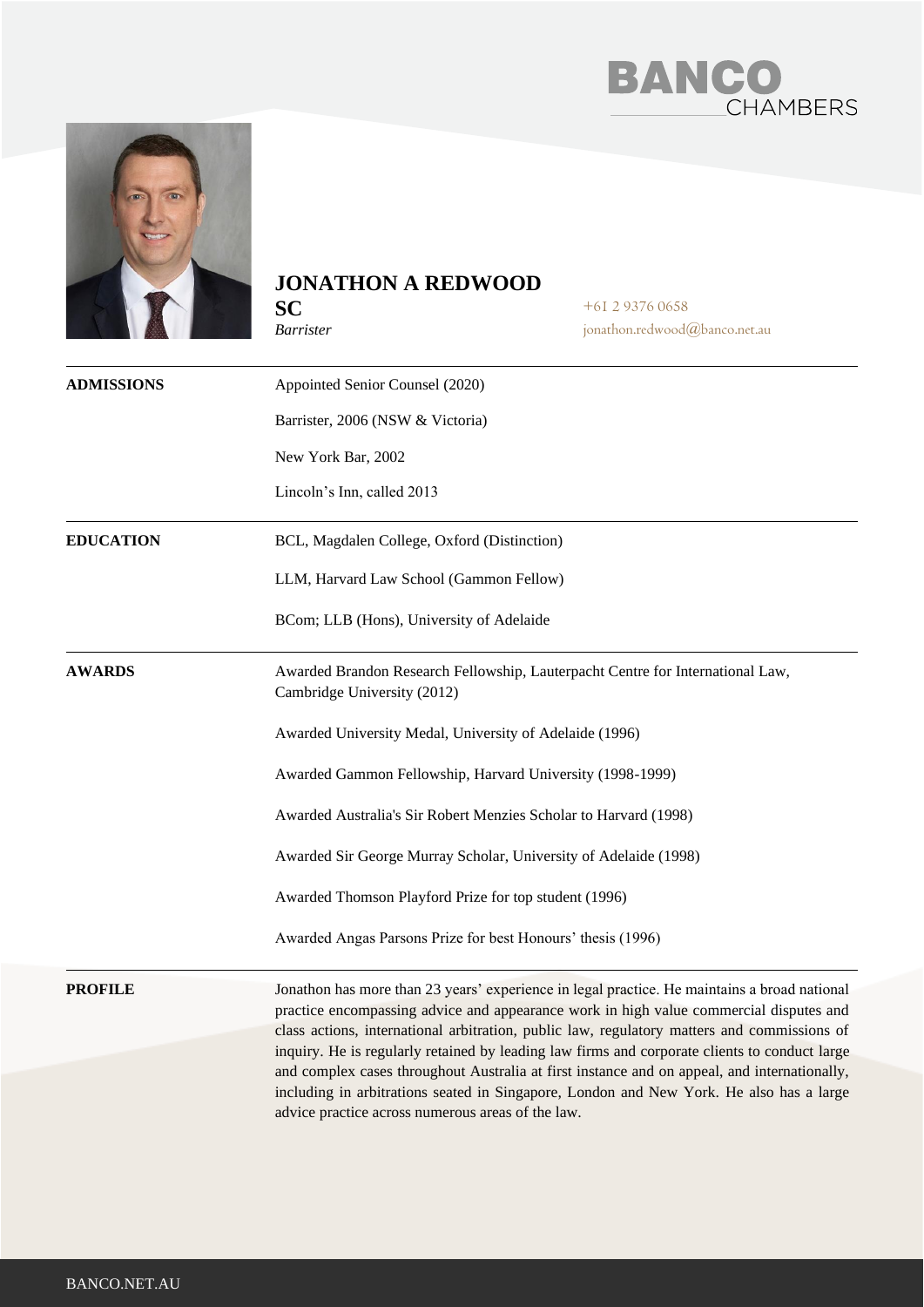## **BANCO**<br>CHAMBERS

| <b>LARGE COMMERCIAL</b><br><b>DISPUTES &amp; CLASS</b><br><b>ACTIONS</b>  | <b>General Commercial.</b> In commercial law matters, Jonathon has particular experience in<br>corporate and securities law, directors' duties, insurance, class actions, professional<br>negligence (auditors, brokers, lawyers) schemes of arrangement and complex insolvency<br>restructurings, and Part IVA tax disputes.                                                                                                                                                                                                                                                                                                                                                                         |
|---------------------------------------------------------------------------|-------------------------------------------------------------------------------------------------------------------------------------------------------------------------------------------------------------------------------------------------------------------------------------------------------------------------------------------------------------------------------------------------------------------------------------------------------------------------------------------------------------------------------------------------------------------------------------------------------------------------------------------------------------------------------------------------------|
|                                                                           | His recent experience in these areas include representing Paterson Securities in multi-party<br>proceedings in the Supreme Court of New South Wales involving claims of \$140 million,<br>class action proceedings in the Federal Court concerning add-on warranty products, the Oswal<br>litigation in the Supreme Court of Victoria for claims exceeding \$1 billion dollars (acting for<br>Yara Australia) and the Banksia litigation in the Supreme Court of Victoria and Supreme<br>Court of New South Wales involving claims by Banksia Securities Ltd against directors,<br>auditors, trustees and insurance brokers for approximately \$200 million (acting for special<br>purpose receiver). |
|                                                                           | Schemes of Arrangement. He has considerable experience in schemes of arrangements of all<br>kinds and has appeared in over a dozen schemes in Australian courts for targets, bidders and<br>third parties. He has particular experience in complex restructurings through creditor<br>schemes.                                                                                                                                                                                                                                                                                                                                                                                                        |
|                                                                           | <i>Insurance</i> . He has also appeared for insureds and insurers in several large insurance cases<br>including for the insurance industry in the New South Wales Court of Appeal's landmark<br>decision in <i>Chubb v Moore</i> and represented Agrium Australia (AWB) in highly complex<br>insurance proceedings arising from the Iraqi Oil-for-Wheat Inquiry. He has also appeared for<br>plaintiffs in significant professional negligence proceedings against insurance brokers.                                                                                                                                                                                                                 |
|                                                                           | Class Actions. Jonathon has substantial experience in class actions and was recognised by his<br>peers under "Class Actions" in the recent 14 <sup>th</sup> edition of the AFR's Best Lawyers.                                                                                                                                                                                                                                                                                                                                                                                                                                                                                                        |
| PUBLIC LAW,<br><b>REGULATORY</b><br>PROCEEDINGS,<br><b>COMMISSIONS OF</b> | In public law matters, he has appeared in several leading constitutional cases in the High<br>Court (Gypsy Jokers, TCL Air Conditioner and Brown v Tasmania) and advises regularly in<br>this area.                                                                                                                                                                                                                                                                                                                                                                                                                                                                                                   |
| <b>INQUIRY</b>                                                            | He has appeared in several high-profile trials for large corporate clients against the ACCC<br>(Kimberly Clarke 'flushables' proceedings and proceedings against AGL South Australia<br>regarding electricity pricing) and APRA (IOOF disqualification proceedings). He<br>represented the Whole of Local Government in the 2009 Victoria Bushfires Royal<br>Commission and NAB in the 2019 Financial Services Royal Commission.                                                                                                                                                                                                                                                                      |
|                                                                           |                                                                                                                                                                                                                                                                                                                                                                                                                                                                                                                                                                                                                                                                                                       |
| <b>ARBITRATION AND</b><br><b>INTERNATIONAL</b>                            | Jonathon is a leading Silk in international law and arbitral law and is recognised as such in<br>by the international publications Who's Who and the AFR's Best Lawyers. He is routinely<br>engaged by leading law firms to appear and advise in large international arbitrations, seated<br>in Australia, Singapore, London, and New York. His recent cases in this area include acting<br>in a SIAC arbitration in Singapore for Samsung for claims exceeding \$1.2 billion. Within<br>arbitration, his subject-matter expertise is general commercial, mining and energy, M&A,<br>international sale of goods (CISG), investment treaty disputes, insurance and financial<br>services.             |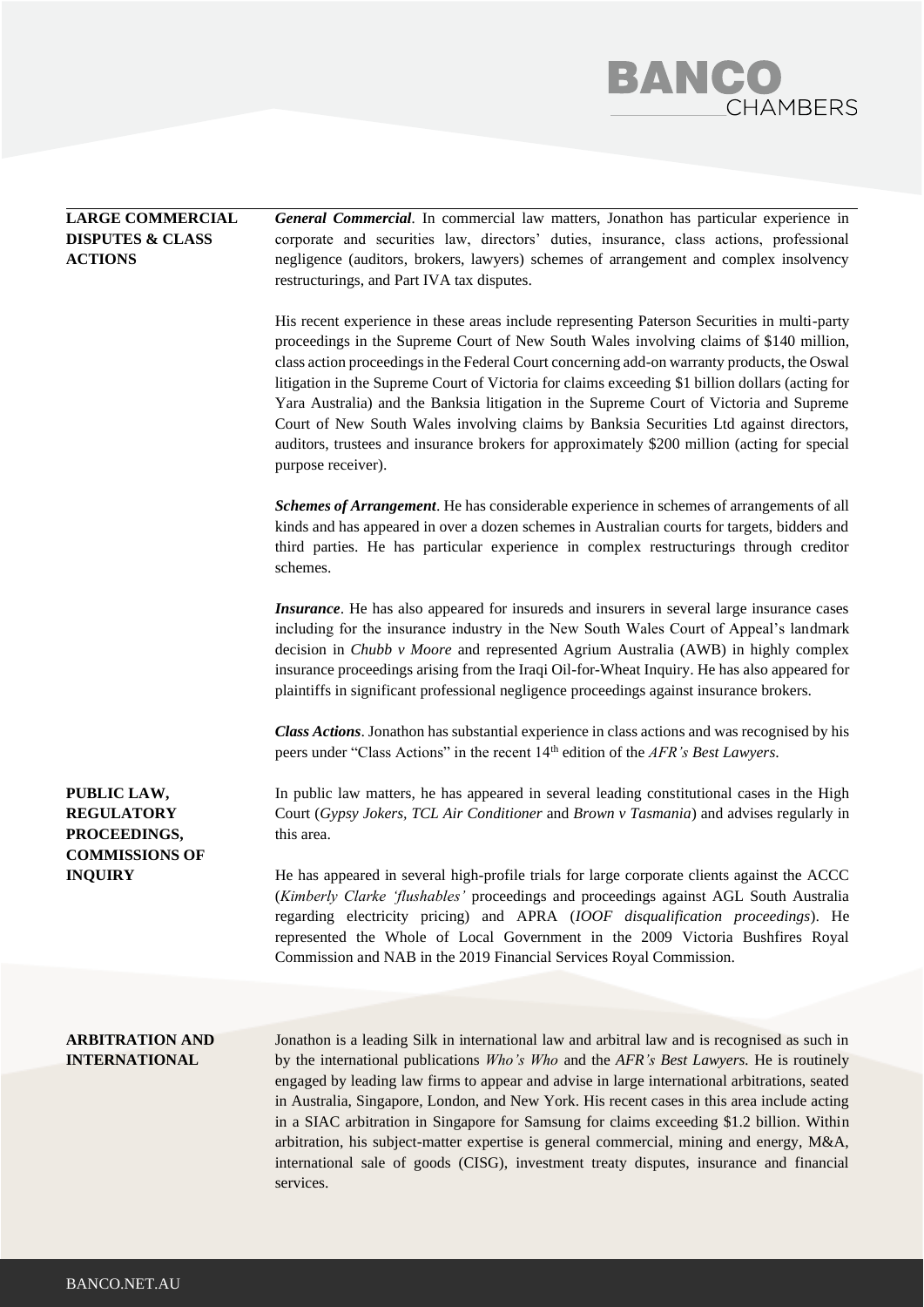

|                                                                          | He is also regularly retained in respect of court proceedings involving arbitration matters such<br>as enforcement proceedings, freezing orders, interim measures and stay applications. His<br>expertise extends to cross-border disputes of any kind involving difficult questions of private<br>international law, including the enforcement of foreign judgments.                                                                                                         |
|--------------------------------------------------------------------------|-------------------------------------------------------------------------------------------------------------------------------------------------------------------------------------------------------------------------------------------------------------------------------------------------------------------------------------------------------------------------------------------------------------------------------------------------------------------------------|
|                                                                          | He is a Vice President of ACICA and has represented that peak arbitral body in its amicus<br>interventions in the High Court of Australia in Rinehart v Hancock Prospecting, Westport v<br>Gordian and TCL Air Conditioner v Judges of Federal Court of Australia. He has also acted<br>as an arbitrator (appointed under the ACICA Rules) and is a panel arbitrator for NBN Co, the<br>Australian Energy Regulator and the Western Australian Economic Regulation Authority. |
| <b>CLIENTS</b>                                                           | Some of his previous and ongoing clients include BHP Billiton, Caterpillar, CSR, James<br>Hardie, AGL, Allianz, McGrath Nicol, Korda Mentha, Chubb, Marsh, Vestas, Samsung,<br>Kimberley Clarke, IOOF, Inpex, Schneider Electric, NAB, KPMG, Patersons Securities, and<br>Yara International. He also does a substantial amount of pro bono work for the Human Rights<br>Law Centre.                                                                                          |
| <b>SELECTED CURRENT</b><br><b>AND PREVIOUS</b><br><b>REPRESENTATIONS</b> | Acting for major Wagyu beef producer in Western Australia in large international arbitration<br>under the UNCITRAL Rules, seated in Perth, for claims arising from a major business<br>acquisition*                                                                                                                                                                                                                                                                           |
|                                                                          | Acting for global energy supplier in cross-border international arbitration under the ICC<br>Rules, seated in Perth, relating to termination of information technology contracts*                                                                                                                                                                                                                                                                                             |
|                                                                          | Acting for multinational supplier of energy technologies in multi-party arbitrations, seated in<br>Perth, relating to Sunraysia solar project*                                                                                                                                                                                                                                                                                                                                |
|                                                                          | Scentre Management Limited v ACT Planning and Land Authority [2021] ACTSC 171<br>(public law, major dispute as to construction of new shopping mall—standing, jurisdictional<br>error, reasons for decision, bias)                                                                                                                                                                                                                                                            |
|                                                                          | Anderson v Paterson Securities & Ors [2019] NSWSC 852 (Supreme Court of New South<br>Wales, complex multi-party proceedings for damages of more than \$100 million, briefed by<br>Clayton Utz for Paterson Securities, 6 week trial before Ward CJ (in Eq) concluded in March<br>2021, judgement reserved)                                                                                                                                                                    |
|                                                                          | In the Matter of Richards Contracting Co [2021] NSWCA 34 (appeal to five member bench<br>of Court of Appeal, company reinstatement, accrued rights, statutory interpretation,<br>insurance)                                                                                                                                                                                                                                                                                   |
|                                                                          | In the Matter of 3P Learning Limited [2020] NSWSC 1573 (scheme of arrangement, target)                                                                                                                                                                                                                                                                                                                                                                                        |
|                                                                          | Formerank Ltd v Luo [2020] NSWSC 1641 (freezing order, interim measures, foreign<br>arbitration)*                                                                                                                                                                                                                                                                                                                                                                             |
|                                                                          | Elliot v Lindholm (2020) 62 VR 307 (apprehended bias, recusal application)                                                                                                                                                                                                                                                                                                                                                                                                    |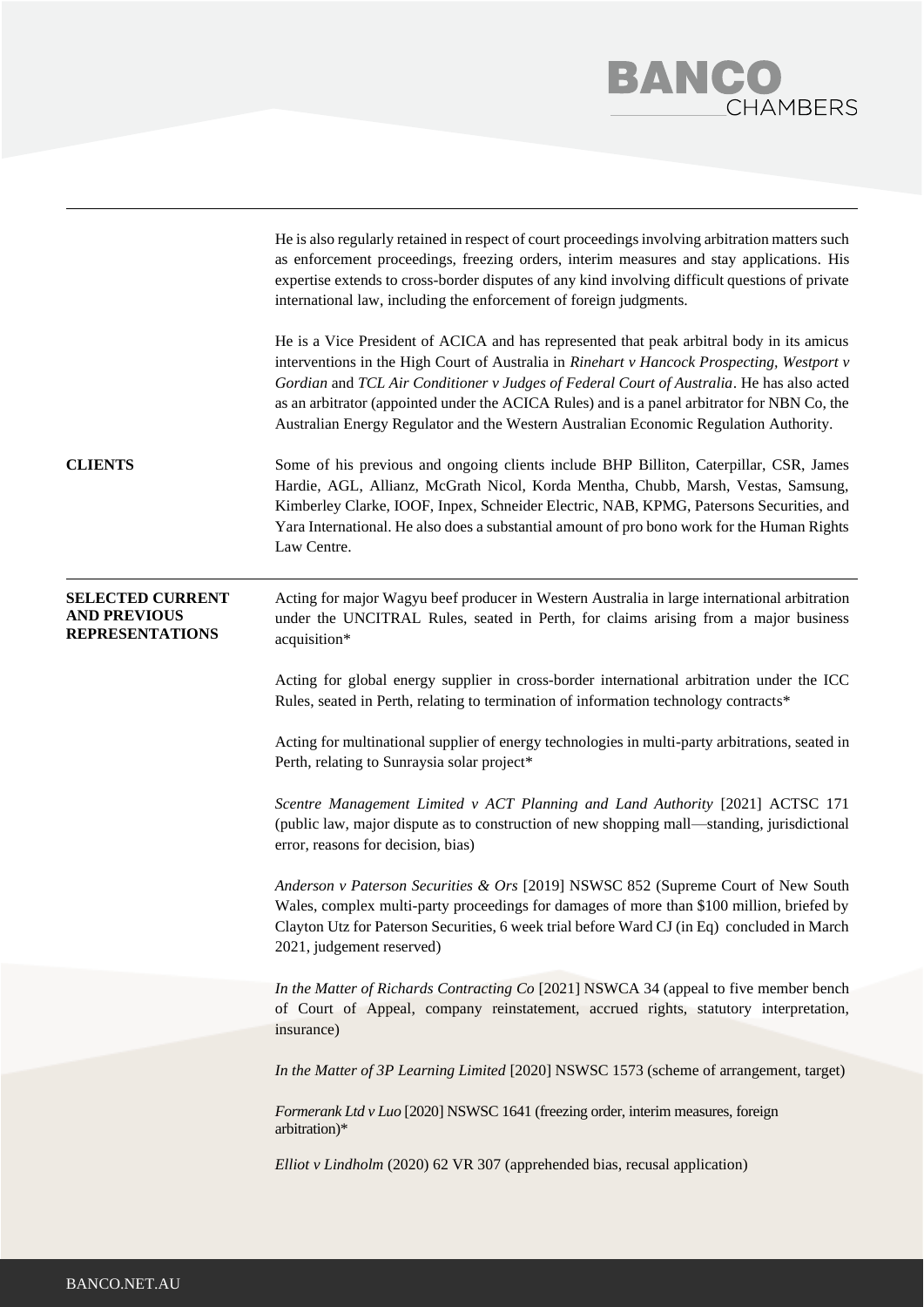## BANC **HAMBERS**

*Cherwell Creek Coal Pty Ltd v BHP Queensland Coal Investments* (statutory claim of over \$100 million for loss of commercial opportunity, mining and resources, extremely complex proceedings involving more than 50 expert reports and disciplines); [2020] QLC 32; [2020] QLC 22.

*Matthews v CSR & Ors* (Supreme Court of Victoria, claims for negligence against parent entity for asbestos exposure, settled during trial, acting for CSR)

*Manly Warringah Cabs (Trading) Co-operative v Sydney Taxis Pty Ltd, in the matter of Sydney Taxis Pty Ltd (no 2)* [2020] FCA 1336 (winding up application, determination of ownership of property)

*Wiggins Island Coal Export Terminal Pty Ltd* [2019] NSWSC 831 (creditors' scheme of arrangement/restructuring)

*APRA v IOOF & Ors* (2019) 138 ACSR 459*;* [2019] FCA 1521 (regulatory, superannuation, landmark proceedings before Jagot J concerning disqualification and related relief, briefed by KWM for IOOF)

*In the matter of Banksia Securities Limited (in liquidation) (receivers and managers appointed*) [2019] NSWSC 136 (remuneration of court-appointed receivers, disentitling factors, duty to seek appointment of a contradictor)

*Bolitho v Banksia Securities Ltd (No 6)* [2019] VSC 653; and (*No 7)* [2020] VSC 204 (class actions, role of contradictor, obligations under Civil Procedure Act)

*ACCC v Kimberly-Clark Australia Pty Ltd* [2020] FCAFC 101; [2019] FCA 992 (the 'flushable wipes' proceedings and appeal)

*Evans v Davantage Group Pty Ltd* [2019] FCA 884 (class action, add-on warranties, illusory promises)

*Trust Company (Nominees) Limited Angas Securities Ltd (No 5)* (2019) FCA 482; *Trust Company (Nominees) Limited, in the matter of Angas Securities Limited v Angas Securities Limited (No 6)* [2019] FCA 699 (creditors' scheme of arrangement and restructuring)

*Rinehart v Hancock Prospecting* [2019] HCA 13; 366 ALR 635\* (interpretation of arbitration agreements, scope, third parties)

[Royal Commission into Misconduct in the Banking, Superannuation and Financial Services](https://www.barristers.com.au/cases/royal-commission-into-misconduct-in-the-banking-superannuation-and-financial-services-industry-2018/?barrister_id=1742)  [Industry \(2018\),](https://www.barristers.com.au/cases/royal-commission-into-misconduct-in-the-banking-superannuation-and-financial-services-industry-2018/?barrister_id=1742) for National Australia Bank

*Botsman v Bolitho & Ors* (2018) 57 VR 68 (special leave refused) (class actions, settlement approval hearings, contradictors, funding commission)

[International Arbitration, SIAC, Singapore, for Samsung for claims of over \\$1.2 billion](https://www.barristers.com.au/cases/international-arbitration-siac-singapore-for-samsung-for-claims-of-over-1-2-billion/?barrister_id=1742) (briefed by King & Spalding and Herbert Smith Freehills)\*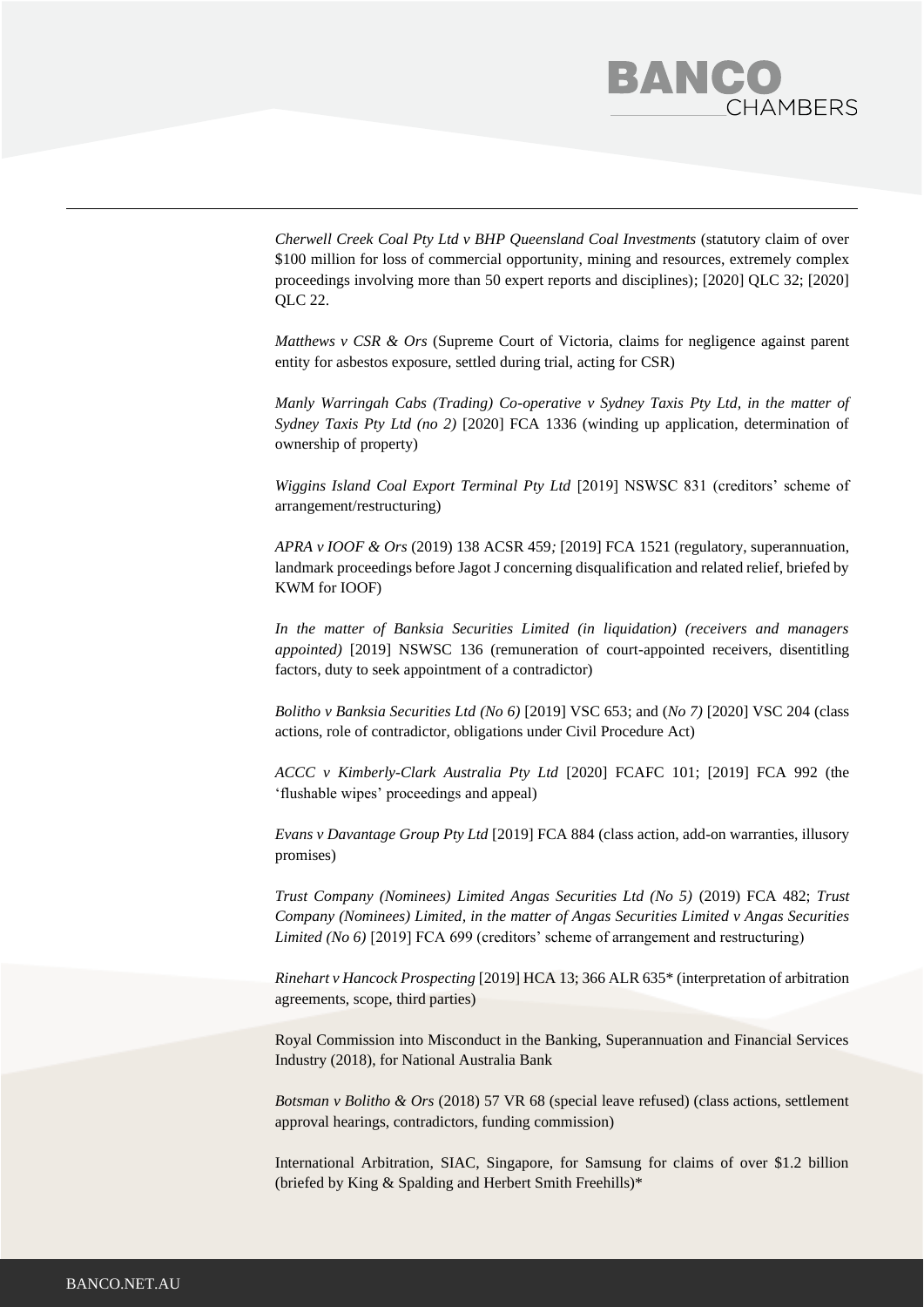

Represented *BHP Billiton* in two large ICC arbitrations (*ICC Arbitration Nos. 17714 and No. 17772 of 2011*) seated in Singapore concerning price review mechanisms in long-term supply contracts (instructed by *Herbert Smith Freehills*)\*

*Scelta Marble v Quarella SPA* (*ICC Arbitration No. 16698 of 2011*)(international arbitration concerning alleged breach of distribution agreement, seated in Singapore, governed by the Vienna Convention on International Contracts for the Sale of Goods (CISG), hearing at Chambers of Arbitration (Milan, Italy), instructed by *Baker McKenzie*\*

*Brown v Tasmania* [\(2017\) 261 CLR 328](https://www.barristers.com.au/cases/brown-v-tasmania-2017-hca-43/?barrister_id=1742) (constitutional, implied freedom of political communication)

*[Owners Corporation v Balcombe](https://www.barristers.com.au/cases/owners-corporation-v-balcombe-2016-51-vr-299/?barrister_id=1742)* (2016) 51 VR 299 (constitutional/administrative, statutory construction, property law)

*[Radhika Oswal v Australia and New Zealand Banking Group Ltd \(The Oswal matters\)](https://www.barristers.com.au/cases/oswal-v-australia-and-new-zealand-banking-group-ltd-supreme-court-of-victoria/?barrister_id=1742)* (mining, banking and finance, receivership, equity, sale processes of receivers)

*Oz Minerals Holding Pty Ltd v AIG Australia Ltd* (2015) 19 ANZ Ins cases 62-089 (insurance, related party exclusions, shareholder class actions, interpretation of exclusion clauses)

*DIF III Global Co-Investment Fund v BBLP LLC & Ors* [2016] VSC 401 and [2017] NSWSC 729 (fiduciary duties, promoters, equity, misleading and deceptive conduct, security for costs, form of security, deed of indemnity from foreign insurer out of jurisdiction)

*[Trust Company \(Nominees\) Limited v Angas Securities Ltd](https://www.barristers.com.au/cases/trust-company-nominees-limited-v-angus-securities-ltd-2014-fca-1397-2015-107-acsr-464/?barrister_id=1742)* [2014] FCA 1397; (2015) 107 [ACSR 464](https://www.barristers.com.au/cases/trust-company-nominees-limited-v-angus-securities-ltd-2014-fca-1397-2015-107-acsr-464/?barrister_id=1742) (insolvency and receivership)

[Australian Competition and Consumer Commission v Fisher & Paykel](https://www.barristers.com.au/cases/australian-competition-and-consumer-commission-v-fisher-paykel-2014-fca-1393/?barrister_id=1742) [2014] FCA 1393 (regulatory, misleading and deceptive conduct)

*[Australian Competition and Consumer Commission v AGL South Australia Pty Ltd](https://www.barristers.com.au/cases/australian-competition-and-consumer-commission-v-agl-south-australia-pty-ltd-2014-fca-1369/?barrister_id=1742)* [2014] [FCA 1369](https://www.barristers.com.au/cases/australian-competition-and-consumer-commission-v-agl-south-australia-pty-ltd-2014-fca-1369/?barrister_id=1742) (regulatory, misleading and deceptive conduct, energy pricing)

*Chubb v Moore* [\(2013\) 302 ALR 101; \[2013\] NSWCA 212 \(special leave discontinued\)](https://www.barristers.com.au/cases/chubb-v-moore-2013-302-alr-101-special-leave-discontinued/?barrister_id=1742) (Section 6, insurance, D&O cover)

*[TCL Air Conditioner v The Judges of the Federal Court](https://www.barristers.com.au/cases/tcl-air-conditioner-v-the-judges-of-the-federal-court-2013-251-clr-533/?barrister_id=1742)* (2013) 251 CLR 533\* (constitutional, arbitration)

*[Bank of Western Australia Ltd v Abdul & Anor](https://www.barristers.com.au/cases/bank-of-western-australia-ltd-v-abdul-anor-2012-vsc-222/?barrister_id=1742)* [2012] VSC 222 (banking and finance, equity, unconscionability)

*[Westport Gordian v Insurance Corporation v Gordian Runoff Ltd](https://www.barristers.com.au/cases/westport-gordian-v-insurance-corporation-v-gordian-runoff-ltd-2011-244-clr-239/?barrister_id=1742)* (2011) 244 CLR 239 (arbitration, standard of reasons for awards)\*